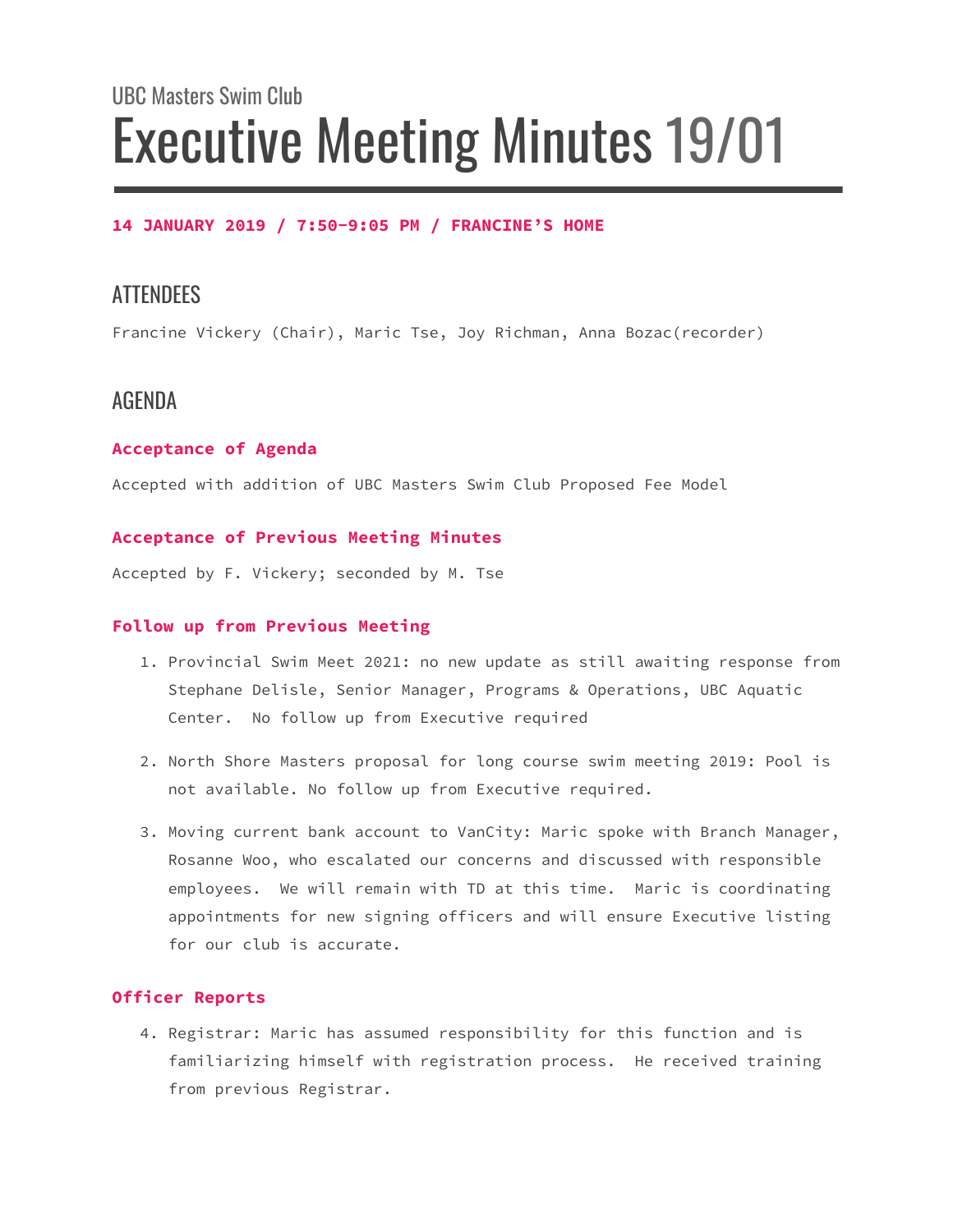- a. One member requesting registration in "open" category (instead of the usual "Masters" category). Maric has contacted MSABC for support.
- b. One member registered with outstanding payment
- 5. Treasurer: Joy reported 44 paid members. Manual data transfer to Desktop QuickBooks will occur within the next month. Joy has successfully deposited a cheque by photograph; tracked details in deposit book. She is currently trying to log into CRA account, but it is linked to Maric. Signing authority remains outstanding. Francine to review bill payment process with Joy.
- 6. President: Francine has confirmed pool times for winter session (refer to Pool Contracts for 2019 under New Business). She has confirmed tentative date of February 9, 2020 for a EBSC/UBC Masters Swim Club joint swim meet "Love to Swim". Francine and Maric are meeting with Head Coach, Lauren Caswel, every quarter. No immediate issues were raised by Executive. Lane allocation may require support by coaches on busy days; weekends seem fine. Executive agreement to continue with 6 lanes on weekdays and 5 lanes on weekends. Maric will follow up with Lauren to confirm whether she has registered for Level 1 Coach certification.
- 7. VP/Secretary: Anna reported that our Society's 2018 Annual Report is now due to be filed (see AGM Update under New Business). No trial swims in January.

#### **New Business**

- AGM Update & follow up required: Anna reported that our Society's 2018 Annual Report is now due to be filed. Anna to provide our lawyer with a copy of the AGM Minutes confirming the Directors and their addresses as well as a copy of the Financial Statements.
- Pool Contracts for 2019: Francine has arranged some pool time at Lord Byng Pool when there are cancellations at UBC Aquatic Center during our winter session (Jan-Apr 2019). Lord Byng requires insurance certificate before preparing a contract for us. Anna will follow up with MSABC to obtain insurance certificate.